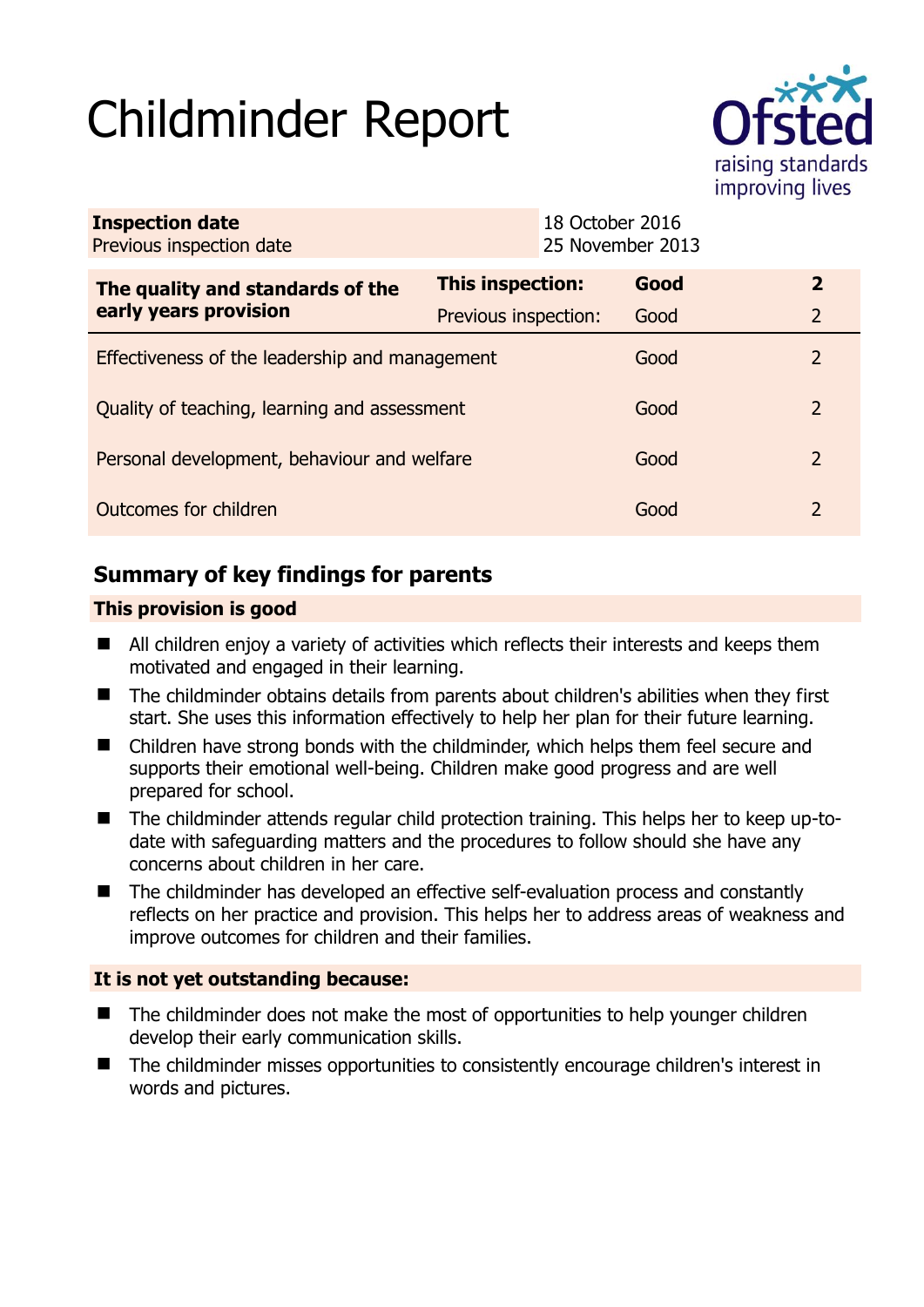# **What the setting needs to do to improve further**

## **To further improve the quality of the early years provision the provider should:**

- build further on opportunities to help younger children develop their early communication skills
- develop the range of opportunities to encourage children's interest in words and pictures.

## **Inspection activities**

- The inspector looked at areas of the home used by children in relation to their health and safety.
- The inspector observed the daily routine and practice and discussed how the childminder organises and manages her service.
- The inspector sampled a range of documents including the safeguarding policy and children's assessment folders.
- The inspector and childminder evaluated the effectiveness of an activity together.
- The inspector read letters of recommendation and spoke to parents to gain their views on the services they receive.

## **Inspector**

Sara Garrity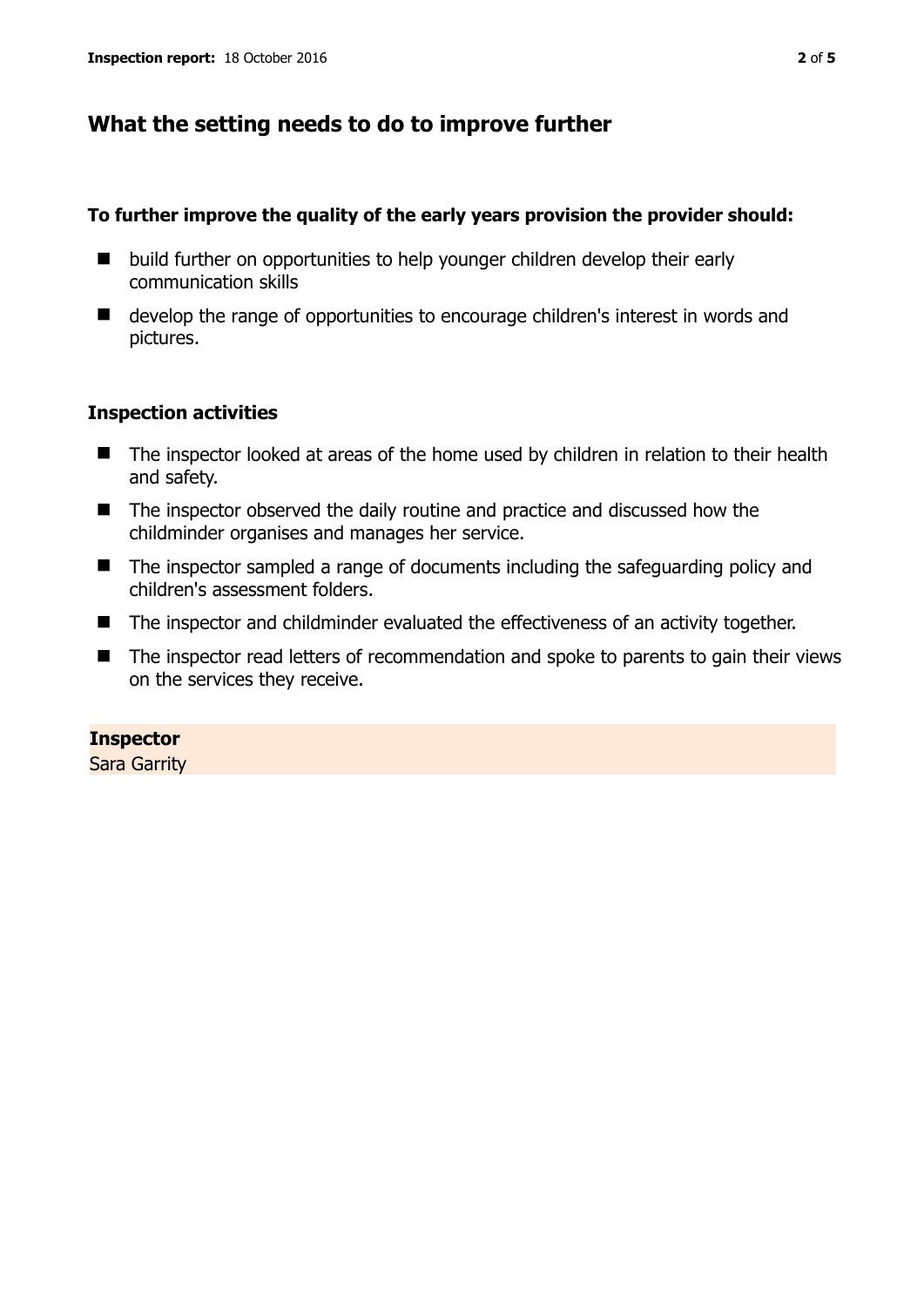# **Inspection findings**

## **Effectiveness of the leadership and management is good**

Safeguarding is effective. The childminder has a good understanding of her responsibilities to protect children. For example, she closely supervises them to help keep them safe. The childminder carries out risk assessments of the home and when on outings, to help protect children. For example, she checks for hazards before children use the park facilities. This helps her to provide a safe and secure environment. The childminder regularly reflects on her practice. For example, she shares best practice with other early years professionals to help her continually develop the quality of care and learning children receive.

## **Quality of teaching, learning and assessment is good**

Overall, the childminder has a good awareness of how babies and children learn and effective systems are in place for observation, assessment and planning. Children enjoy frequent outings to various places of interest and local amenities, often using public transport. These experiences help to support their understanding of the world. The childminder plans a range of experiences for children to participate in and makes good use of natural resources. For instance, children enjoy using their senses to explore dried oats. The childminder provides children with lots of space to practise their physical skills. For example, children crawl or pull themselves up against furniture to toddle from one activity to another. This helps them to develop their muscles and coordination skills.

## **Personal development, behaviour and welfare are good**

The childminder has positive relationships with parents. For example, she makes good use of verbal and written communication to exchange information about children's daily activities and changes in their care routines. This helps to support children's learning, and development. Children regularly attend a variety of groups, which helps to support their personal, social and emotional development. The childminder provides them with healthy snacks. She understands how to meet any special dietary requirements. This helps to support children's good health and well-being at all times.

#### **Outcomes for children are good**

Children make good progress from their starting points. They confidently explore the environment and are eager to interact with the activities on offer. They are independent and enjoy practising new skills. For example, young children quickly learn to use a fork to feed themselves. They acquire the skills they need for the next stage in their learning, including the move to nursery and school.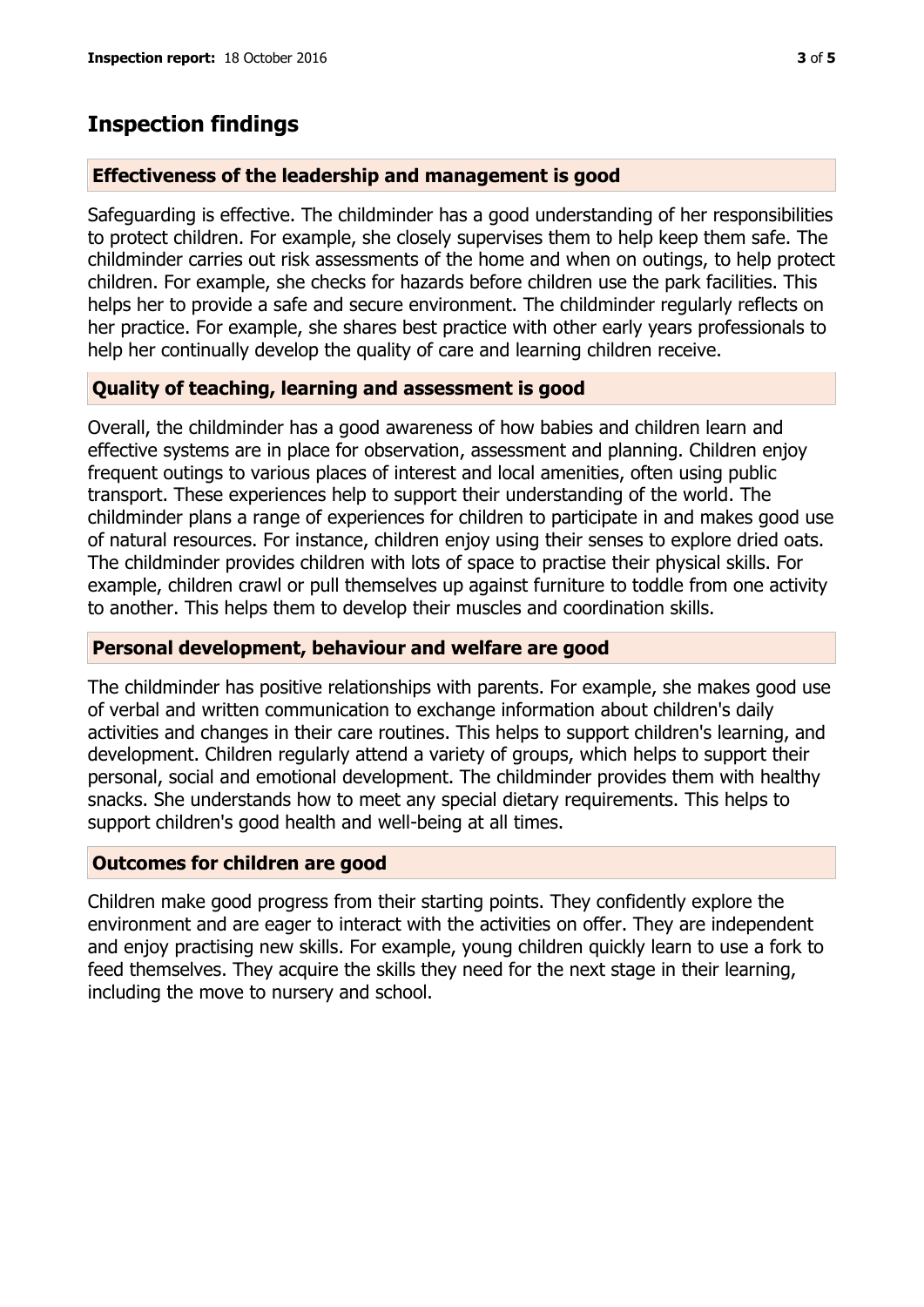# **Setting details**

| Unique reference number          | EY461632                                               |  |
|----------------------------------|--------------------------------------------------------|--|
| <b>Local authority</b>           | Kent                                                   |  |
| <b>Inspection number</b>         | 1063484                                                |  |
| <b>Type of provision</b>         | Childminder                                            |  |
| Day care type                    | Childminder                                            |  |
| <b>Registers</b>                 | Early Years Register, Compulsory Childcare<br>Register |  |
| Age range of children            | $1 - 5$                                                |  |
| <b>Total number of places</b>    | 5                                                      |  |
| Number of children on roll       | 5                                                      |  |
| <b>Name of registered person</b> |                                                        |  |
| Date of previous inspection      | 25 November 2013                                       |  |
| <b>Telephone number</b>          |                                                        |  |

The childminder registered in 2013. She lives in Ashford Kent. The childminder provides care all week from 8am to 6pm, for most of the year.

This inspection was carried out by Ofsted under sections 49 and 50 of the Childcare Act 2006 on the quality and standards of provision that is registered on the Early Years Register. The registered person must ensure that this provision complies with the statutory framework for children's learning, development and care, known as the early years foundation stage.

Any complaints about the inspection or the report should be made following the procedures set out in the guidance 'Complaints procedure: raising concerns and making complaints about Ofsted', which is available from Ofsted's website: www.gov.uk/government/organisations/ofsted. If you would like Ofsted to send you a copy of the guidance, please telephone 0300 123 4234, or email enquiries@ofsted.gov.uk.